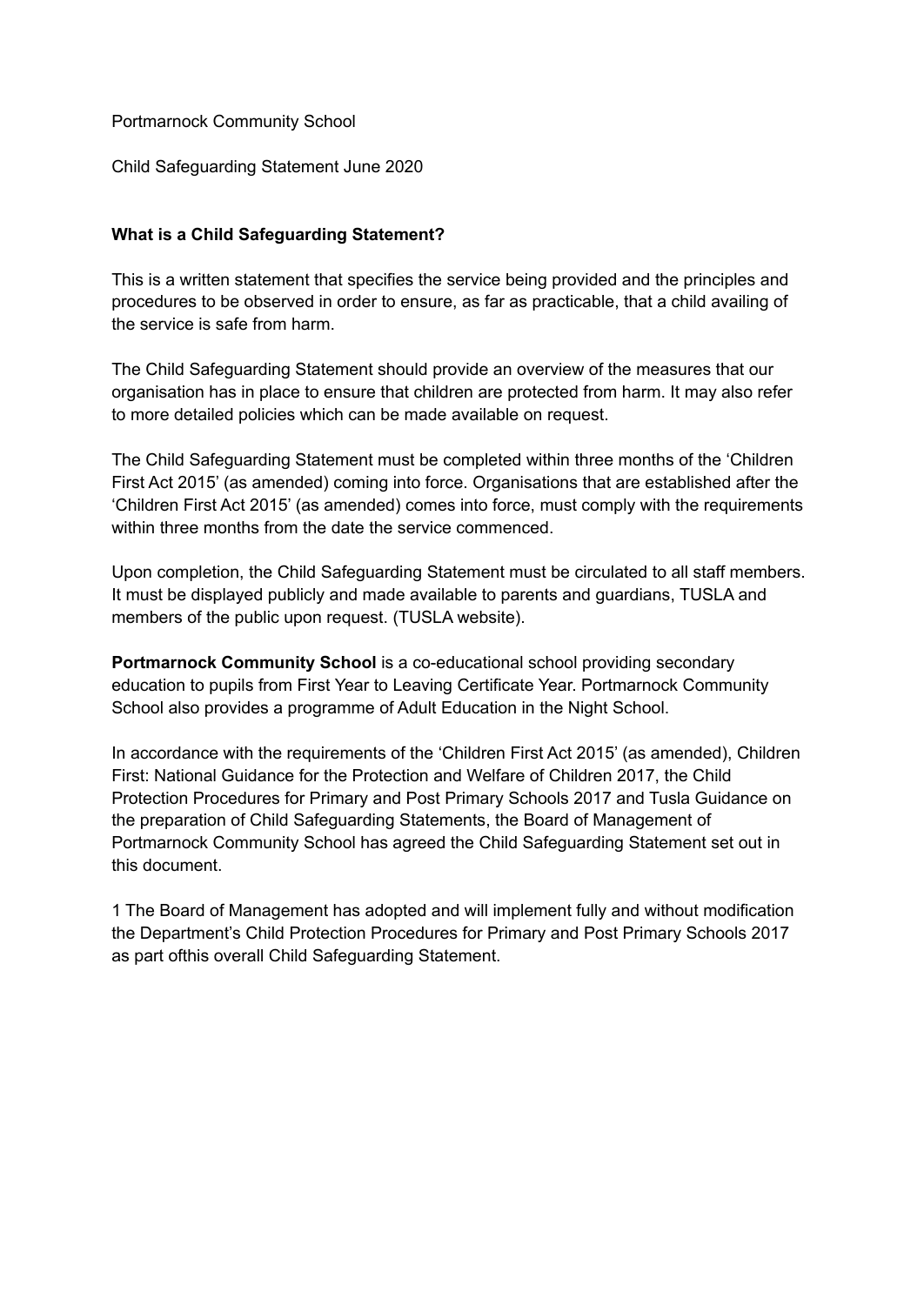## **2. The Designated Liaison Person (DLP) is: Ms Helen Tobin (Dargan) Principal**

## **3. The Deputy Designated Liaison Person (DDLP) is Mr David Clarke Deputy Principal**

4. The Board of Management recognises that child protection and welfare considerations permeate all aspects of school life and must be reflected in all of the school's policies, procedures, practices and activities In its policies, procedures, practices and activities, the school will adhere to the following principles of best practice in child protection and welfare:

The school will:

- recognise that the **protection and welfare of children is of paramount importance**, regardless of all other considerations.
- **fully comply with its statutory obligations under the 'Children First Act 2015' (as amended)** and other relevant legislation relating to the protection and welfare of children
- f**ully cooperate with the relevant statutory authorities** in relation to child protection and welfare matters
- **adopt safe practices** to minimise the possibility of harm or accidents happening to children and protect workers from the necessity to take unnecessary risks that may leave themselves open to accusations of abuse or neglect
- **develop a practice of openness** with parents and encourage parental involvement in the education of their children; and **fully respect confidentiality** requirements in dealing with child protection matters
- **supports staff and BOM members to avail of relevant, ongoing training.**
- the Board of Management will also adhere to the above principles in relation to any adult pupil with a special vulnerability.

5. The following procedures/measures are in place:

- In relation to any member of staff who is the subject of any investigation (howsoever described) in respect of any act, omission or circumstance in respect of a child attending the school, the school adheres to the relevant procedures set out in Chapter 7 of the Child Protection Procedures for Primary and Post-Primary Schools 2017 and to the relevant agreed disciplinary procedures for school staff which are published on the DES website.
- In relation to the selection or recruitment of staff and their suitability to work with children, the school adheres to the statutory vetting requirements of the National Vetting Bureau (Children and Vulnerable Persons) Acts 2012 to 2016 and to the wider duty of care guidance set out in relevant Garda vetting and recruitment circulars published by the DES and available on the DES website.
- In relation to the provision of information and, where necessary, instruction and training, to staff in respect of the identification of the occurrence of harm (as defined in the 2015 Act) the school
- Has provided each member of staff with a copy of the school's Child Safeguarding **Statement**